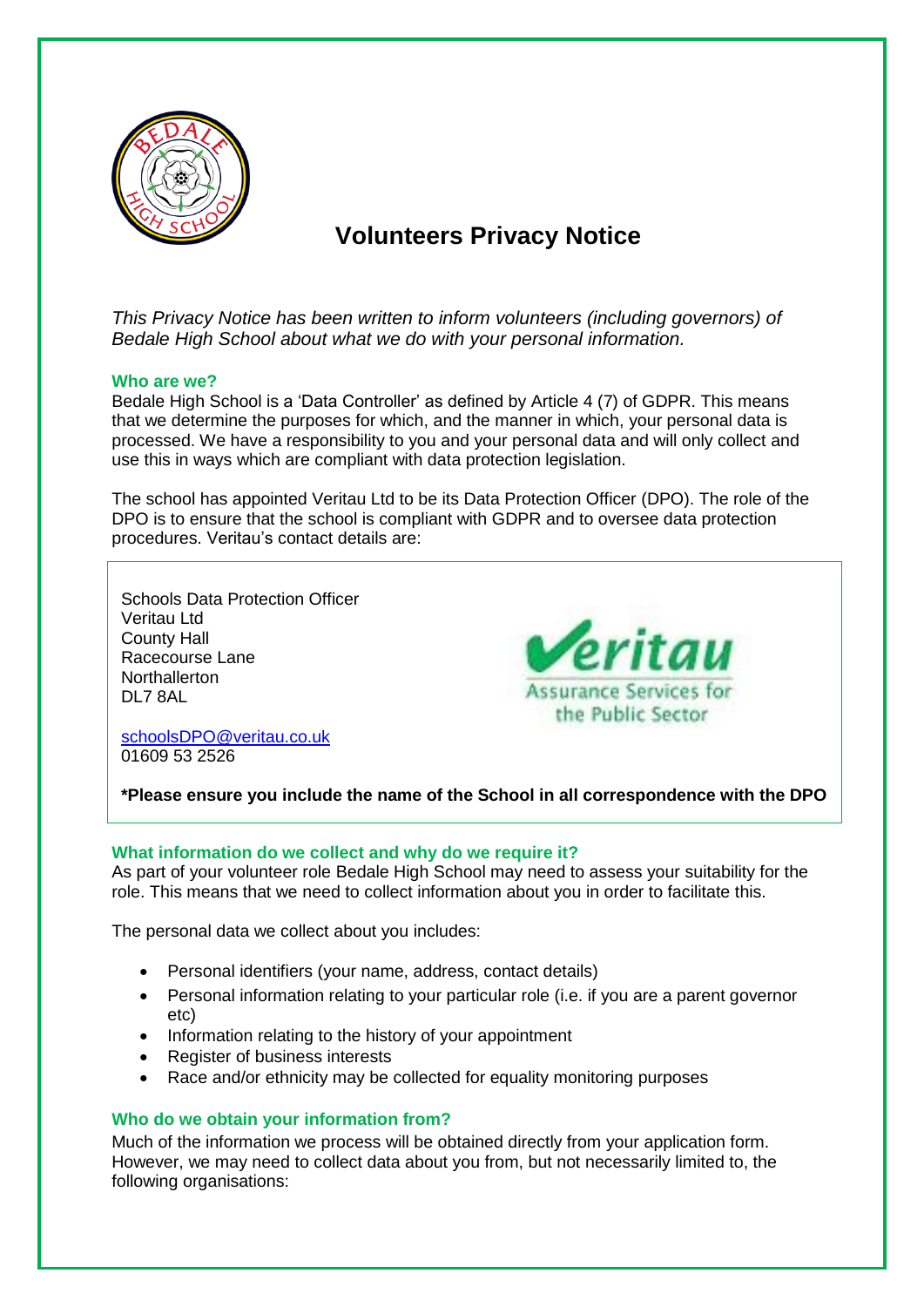- The Disclosure and Barring Service,
- The Local Authority.

## **Who do we share your personal data with?**

Your information will only be made available to those who need it to do their job in relation to your role as a volunteer. This includes the relevant administrative staff.

We will share your information with the following organisations

- Disclosure and barring service to conduct criminal record checks, if applicable
- Department for Education
- Local Authority

### **How long do we keep your personal data for?**

The school will keep your data in line with our Information Policy. Most of the information we process about you will be determined by statutory obligations. Any personal information which we are not required by law to retain will only be kept for as long as is necessary to fulfil our organisational needs.

### **Do you transfer my data outside of the UK?**

Generally the information that the school holds is all held within the UK. However, some information may be held on computer servers which are held outside of the UK. We will take all reasonable steps to ensure your data is not processed in a country that is not seen as 'safe' by the UK government. If we do need to send your data out of the European Economic Area it will ensure it has extra protection from loss or unauthorised access.

## **What is our lawful basis for processing your personal data?**

The School processes your personal data and special category data based on its legal responsibilities to:

- Safeguard pupils it has responsibility for,
- Maintain adequate health and safety standards,
- Monitor equality and diversity at our school.

The School relies on Article 6(1)(c) and Article 9(2)(b) of the GDPR to process your personal and special category data.

#### **What rights do you have over your data?**

Under GDPR, individuals have the following rights in relation to the processing of their personal data:

- to be informed about how we process your personal data. This notice fulfils this obligation
- to request access to your personal data that we hold, and be provided with a copy of it
- to request that your personal data is amended if inaccurate or incomplete
- to request that your personal data is erased where there is no compelling reason for its continued processing
- to request that the processing of your personal data is restricted
- to object to your personal data being processed

If you have any concerns about the way we have handled your personal data or would like any further information, then please contact our DPO on the address provided above.